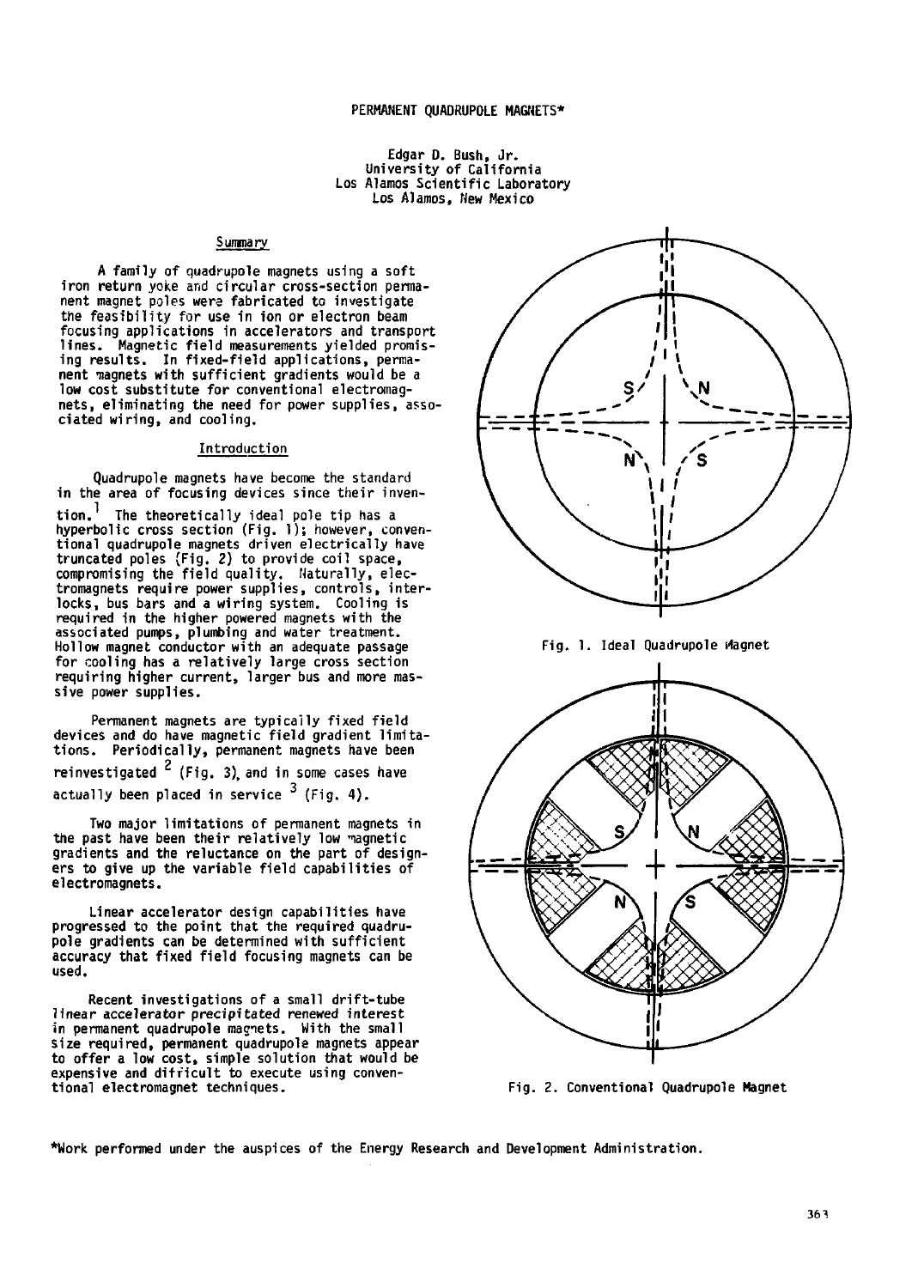

**Fig. 3. Cylindrical Permanent Quadrupole Magnet**



**Fig. 4. Rectangular Pole Permanent Quadrupole Magnet**

## **Permanent Quadrupole Magnet Models**

**Our first magnet was fabricated with four precharged alnico-V magnets with truncated poles and a circular pole tip cross section. A soft iron yoke served to complete the magnetic circuit (Figs. 5 and 6). This configuration was dictated by the availability of suitable magnet material. Magnetic field measurements performed on this magnet indicated further studies were in order.**

**The second generation model was further simplified by using an array of four magnets of circular cross section and magnetized across the diameter. Again, a soft iron yoke was used to provide the mag-netic return path (Fig. 7). For years, the ideal hyperbolic pole shape has been approximated by** aberration than that caused by the truncation re**aberration than that caused by the truncation re-quired to provide coil space in conventional magnets. <sup>4</sup>**

**Oriented alnico-V and barium ferrite Grade 5 ceramic magnets, fabricated, charged and stabilized in the open circuit condition by the vendor, were utilized in the studies described.**

**Circular approximations of the ideal hyperbola have a pole-radii to bore-radii ratio of:**

$$
R_{\rm p}/R_{\rm R} = 1.15
$$

**The yoke assembly consists of a soft iron out**er ring and an interference fit insert of nonmagne**tic stainless steel. A family of yoke assemblies, (Fig. 8) with Rp/Rg ratios of 1.00, 1.15, 1.30 and 1.45 were fabricated to experimentally determine the effect of the ratio because the effective pole edge of a permanent magnet is not necessarily at the physical edge.**

# **Magnetic Field Measurement Instrumentation**

**Axial and transverse magnetic field surveys were performed with a Bell Model 240 Hall-type gaussmeter. The probe was positioned and scanned by three mutually perpendicular slides mounted on a black granite surface plate (Fig. 9). The field and displacement were plotted by a Hewiett-Packarc X-Y recorder.**

**Harmonic measurements were made with a sin-gle-turn coil , driven by a 60-rps, 1/20 horsepower hystersis synchronous Bodine motor (Fig. 10). One leg of the coil sweeps near the poles and the other leg is positioned on axis by minimizing the subharraonic voltage output to locate the magnetic center. A Hewlett-Packard Model 302 wave analyzer was used to select the harmonic number of interest and display i t on a Hewlett-Packard Model 1200-A, dual trace oscilloscope.**

#### **Harmonic Measurements**

**The raw data are recorded for each harmonic n = 1 through n = 8 (n = 2 being the quadrupole**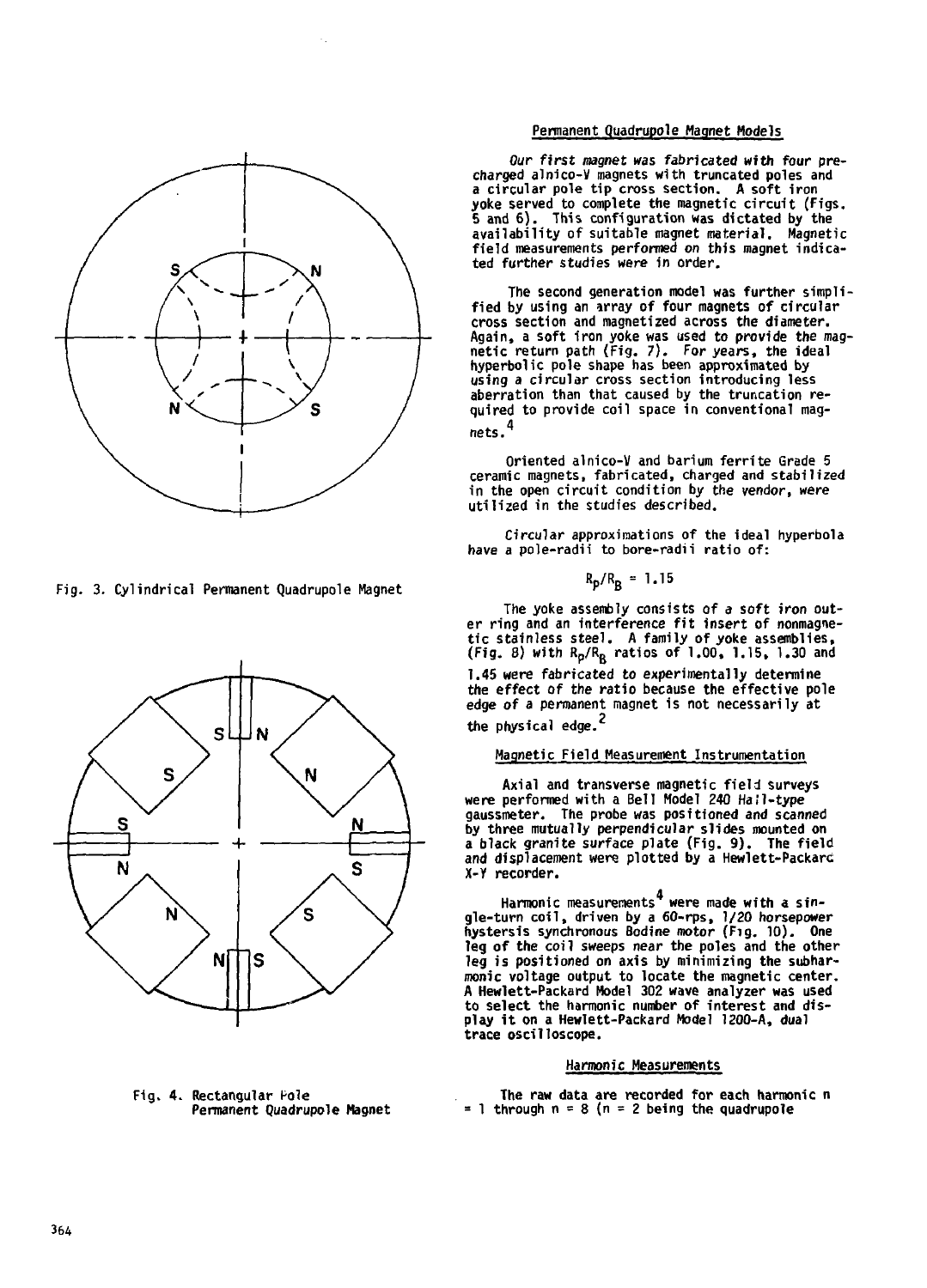

Fig. 5. Circular Truncated Pole Permanent Quadrupole Magnet



Fig. 7. Circular Pole Permanent Quadrupole Magnet



**Fig. 8. Circular Pole Permanent** Quadruple **Magnet Models**



**Fig. 9. Magnetic Field Measurement Instrumentation**



**F1g. 6. Circular Truncated Pole Permanent Quadrupole Magnet**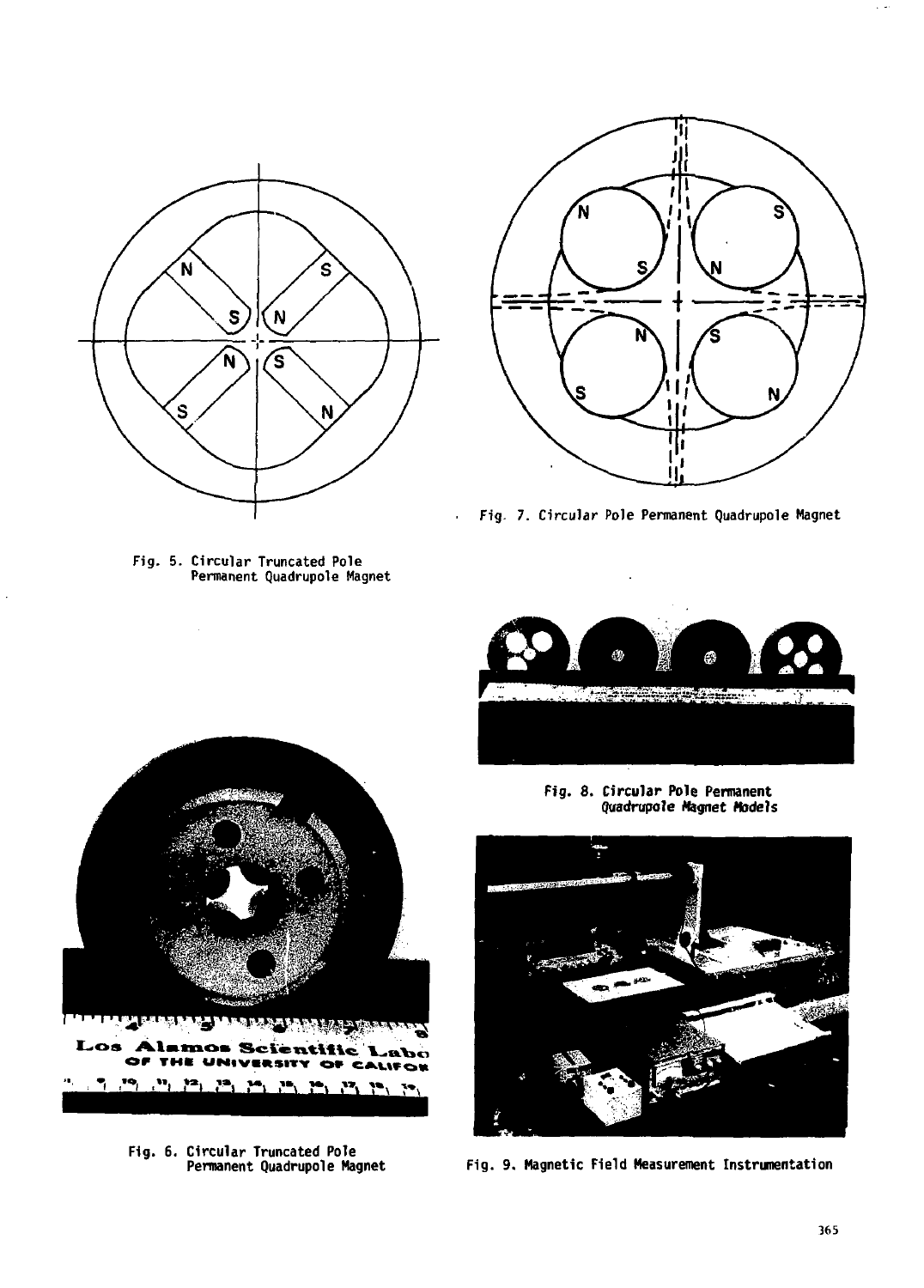

**Service** 

**Fig. 10. Harmonic Measurement Instrumentation**

**harmonic.) The data are normalized from the coil radius to the bore radius by the expression**

$$
\% \text{ Quadrupole} = \frac{\nu_n}{V^2} \left( \frac{R_B}{R_C} \right)^{n-2}
$$

**where V2 is the voltage output of the quadripole harmonic, Vn is the output of the harmonic selected, RB is the bore radius and Rc is the rotating coil radius.**

An ideal quadrupole magnet has only an  $n = 2$ output and all other coefficients of the solution to the Laplace equation vanish. Output voltages for terms other than n = 2 indicate magnetic field aberrations and their respective magnitude. Higher harmonics typically introduce smaller errors; how-<br>ever, since R<sub>B</sub>/R<sub>C</sub> > 1, Vn is small (lower signalto-noise) and the large exponent combine to indicate multipoles greater than they are in actuality.

### **Measured Data**

Axial and transverse magnetic-field measurements were made on quadrupoles with alnico and cer-<br>amic poles for the various R<sub>D</sub>/R<sub>D</sub> ratios. Table I shows the resulting characteristics for the various magnet configurations.

#### TABLE I

### PERMANENT QUADRUPOLE MAGNET CHARACTERISTICS

# Ceramic Pole Haterial

 $\sim$   $\sim$ 

|                                                                                             | $\kappa_{\rm p}/\kappa_{\rm R}$       |                                       |                                       |                                       |
|---------------------------------------------------------------------------------------------|---------------------------------------|---------------------------------------|---------------------------------------|---------------------------------------|
|                                                                                             | 1.00                                  | 1. 15                                 | 1.30                                  | 1.45                                  |
| Bore Radius (cm)<br>Gradient (kG/cm)<br>∫B'•d1 (kG)<br>Magnet I (cm)<br>Effective 1<br>(cm) | 0.964<br>1.95<br>3.78<br>1.50<br>1.94 | 0.838<br>2.45<br>4.44<br>1.50<br>1.81 | 0.741<br>2.95<br>5.12<br>1.53<br>1.73 | 0.655<br>3.51<br>6.05<br>1.50<br>1.72 |

# Alnico Pole Material

|                                                                                            | $R_p/R_p$                             |                                       |                                       |                                       |
|--------------------------------------------------------------------------------------------|---------------------------------------|---------------------------------------|---------------------------------------|---------------------------------------|
|                                                                                            | 1,00                                  | 1.15                                  | 1.30                                  | 1,45                                  |
| Bore Radius (cm)<br>Gradient (kG/cm)<br>∫B'•dl (kG)<br>Magnet 1 (cm)<br>Effective 1<br>(m) | 0.964<br>1.02<br>2.21<br>1.50<br>2.16 | 0.838<br>1.27<br>2.74<br>1.50<br>2.16 | 0.741<br>1.53<br>3.10<br>1.50<br>2.03 | 0.665<br>1.83<br>3.57<br>1.50<br>1.95 |

The normalized harmonic data is tabulated (Table II) for multipoles through  $n = 8$ .

| TABLE |  |  |
|-------|--|--|
|-------|--|--|

PERMANENT QUADRUPOLE MAGNET H RMOHIC DATA Ceramic Pole Mai · al

| Harmonic No. |        | $R_{\rm p}$ | o      |        |
|--------------|--------|-------------|--------|--------|
| n            | 1.00   | 1.15        | 1.30   | 1.45   |
| 2            | 1.0000 | 1.0000      | 1.0000 | 1.0000 |
| 3            | 0.0066 | 0.0029      | 0.0082 | 0.0049 |
| 4            | 0.0118 | 0.0106      | 0.0129 | 0.0103 |
| 5            | 0.0044 | 0.0024      | 0.0012 | 0.0028 |
| 6            | 0.1486 | 0.1133      | 0.0859 | 0.0651 |
| 7            | 0.0040 | 0.0026      | 0.0028 | 0.0015 |
| 8            | 0.0063 | 0.0042      | 0.0024 | 0.0014 |

# Alnico Pole Material

| Harmonic No. | $R_p/R_p$ |        |        |        |
|--------------|-----------|--------|--------|--------|
| n            | 1.00      | 1.15   | 1.30   | 1.45   |
| 2            | 1.0000    | 1.0000 | 1.0000 | 1.000  |
| 3            | 0.0158    | 0.0198 | 0.0178 | 0.0185 |
| 4            | 0.0076    | 0.0119 | 0.0083 | 0.0066 |
| 5            | 0.0200    | 0.0158 | 0.0136 | 0.0130 |
| 6            | 0.1366    | 0.1031 | 0.0742 | 0.0534 |
|              | 0.0084    | 0.0048 | 0.0062 | 0.0049 |
| 8            | 0.0078    | 0.0072 | 0.0050 | 0.0047 |

It can be seen that several of the multipoles are rather large, although many of the multipoles are less than those in some conventional quadrupole magnets that are presently in service.

The dodecapole, n = 6, 12-pole harmonic is large and can be caused by mechanical perturbations; pole truncation and symmetrically radial displacement errors of all four poles. Circular approximation would introduce some apparent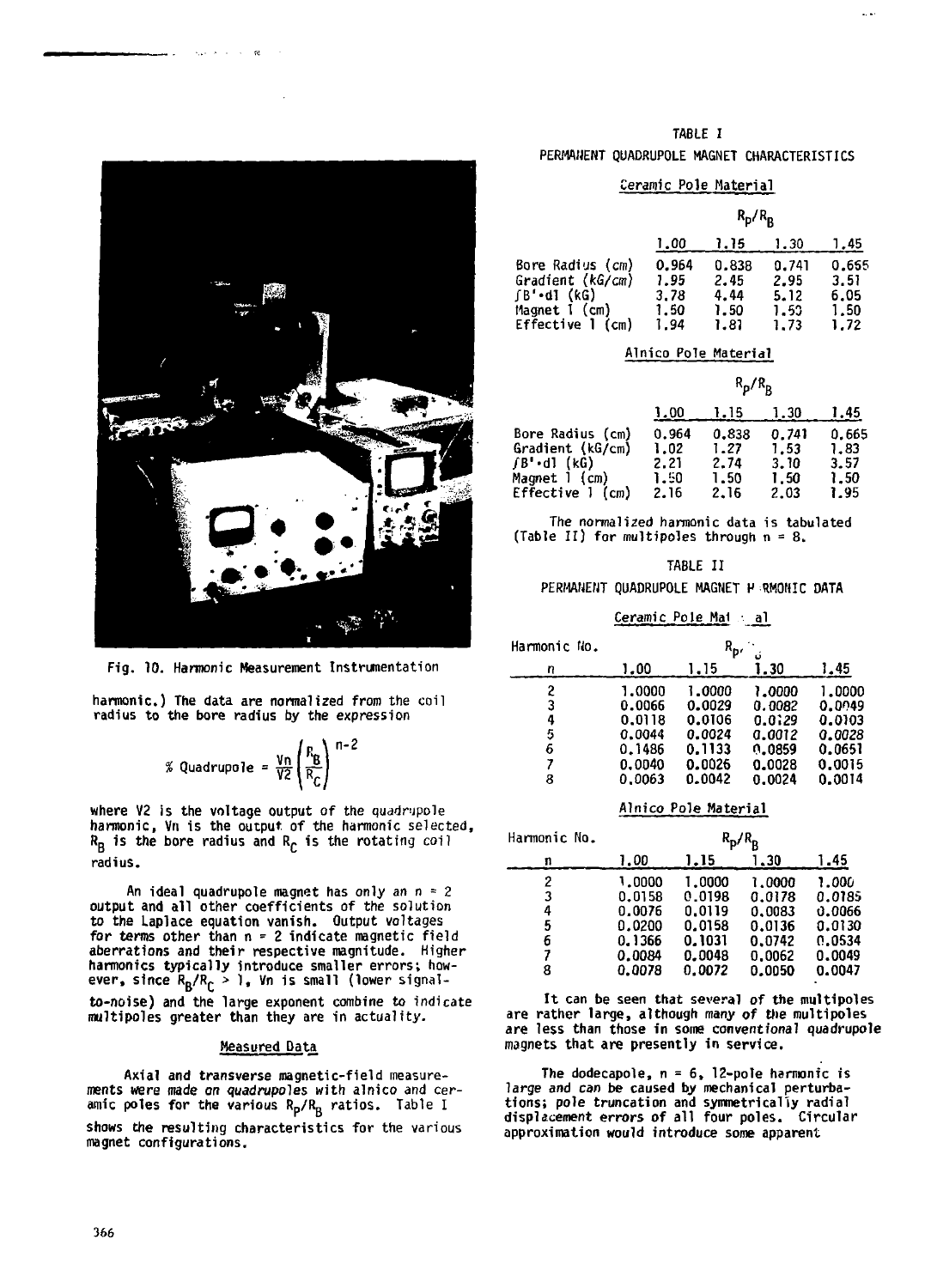truncation, seen in Table II. The multipole  $n=6$ <br>decreases as the ratio R<sub>D</sub>/R<sub>R</sub> increases, indicating that the apparent pole edge is at a greater radius than the physical pole edge, a characteristic noted by Blewett.<sup>2</sup>

The data reported here represent the results of our first attempt at permanent quadrupole magnet design. Higher gradients can be achieved by optimizing the magnetic circuit geometry, and lower harmonics can be accomplished by selecting the appro-<br>priate R<sub>p</sub>/R<sub>B</sub> ratio and by modification of the pole sides.

# <sup>n</sup>ermanent Magnet Characteristics<sup>5,6</sup>

Permanent magnets possess both advantages and disadvantages. The two magnet materials investigated were chosen primarily because of their low cost and ready availability. Alnico has a much higher residual field than barium ferrite ceramic but suffers a more rapidly diminishing field with increased air gap than the ceramic. Properly designed permanent magnet circuits (which might at first appear to border on the "black arts") have a geometry chosen to permit magnet operation near the maximum energy product for a particular material. Physical limitations may preclude optimum geometric design, in which case d permanent magnet material must be selected with a load slope characteristic approximating that required by the magnetic circuit geometry. Another solution is to further maximize the magnet mass for a given air gap. Applied to our magnets, i t would consist of utilizing a permanent magnet yoke.

It is standard practice in the permanent magnet industry to use oriented (anisotropic) magnet material to maximize flux output in a particular plane. The material is then demagnetized for ease of fabrication. The completed assemblies are then charged and stabilized to the desired field. This technique eliminates the open-circuit condition of a charged magnet which causes "knockdown" or a reduction in the residual flux.

#### Time Stability

A freshly charged permanent magnet does lose a certain amount of flux as a function of time. Barium ferrite ceramic loses essentially zero flux in 100,000 hours while alnico-V amounts to  $\sim 1\%$ . This loss can be essentially eliminated by partial demagnetizing (stabilizing) after charging in an amount of 7% to 15%.

#### Temperature Stability

Barium ferrite ceramic suffers no irreversible field effect between 350°C and -60°C. However, i t does have a negative 0.19% per °C field variation which is reversible. Alnico-V suffers an irrever-sible 1.3% field loss when exposed to a temperature of 350°C, then returned to room temperature, and a 2.5% loss when cycled to -60°C. Alnico-V has a reversible temperature coefficient  $\sim$  1/10 as great as ceramic magnets.

## Radiation Stability

**Contract** 

Host alnico and ceramic magnets can withstand radiation intensities of 2 x 10<sup>18</sup> neutrons per cm<sup>2</sup><br>without flux changes and less than 10% flux loss<br>. when subjected to  $3 \times 10^{19}$  neutrons per  $cm^2$ 

## when subjected to 3 x 10 neutrons per cm . Production Fabrication

Ideally, quadrupole magnets should be fabricated from oriented, uncharged maqnet material. The magnet design should provide space for charging coils, and the charging system should incorporate a rotating coil. Tne completed magnet could then be charged and stabilized to the desired field as determined by the n = 2 voltage output from the rotating coil. While it is a fixed-field magnet after fabrication, charging capabilities would per-mit recharging to other field gradients within the limits of the magnet design.

### **Conclusion**

Based on these preliminary tests, ft can be seen that permanent quadrupole magnets can offer a low cost, reliable solution in applications requiring small, fixed-field focusing devices for use In ion or electron-beam transport systems. Permanent magnets do require special co-..derations in design, fabrication, handling, and service that are different than encountered in conventional quadrupole magnets. If these basic conditions are satisfied, the resulting beam-focusing device would be stable, maintenance free, with virtually an indefinite lifetime.

#### Acknowledgements

Several people contributed in the construction and testing of this series of magnet models. In particular, I am indebted to Donald A. Swenson for his ideas leading to the initial concept of utilizing the full circular pole cross section and to Edward J. Schneider for his assistance in setting up the instrumentation and interpreting the harmonic measurements.

#### References

E. D. Courant, M. S. Livingston and H. S. Snyder, "The Strong-Focusing Synchroton — A New High Energy Accelerator," Phy. Rev. Vol. 88, No. 5, 1190 (December 1, 1952).

2. J. P. Blewett, "Design of Quadrupoles and Dipoles Using Permanent Magnet Rings," Brookhaven National Laboratory, Accelerator Department Internal Report AADD-89 (August 10, 1965).

3. J. W. Jagger and P. J. Riley, "Quadrupole Mag-netic Lense Using Permanent Ceramic Magnets," Rev. of Sci. Inst., Vol. 38, No. 7, 955 (July 1967).

4. J. Cobb and R. Cole, "Spectroscopy of Quadrupole Magnets," H. Brechna and H. S. Gordon, Ed., Proceedings of the International Symposium on Magnet Technology, Stanford, California, September 8-10, 1965, pp. 431-446.

R. J. Parker and R. J. Studders, Permanent Magnets and Their Applications (John Wiley and Sons, Inc., Hew York, 1962).

6. Permanent Magnet Engineering Publication, Indiana General, Valparaiso, Indiana.